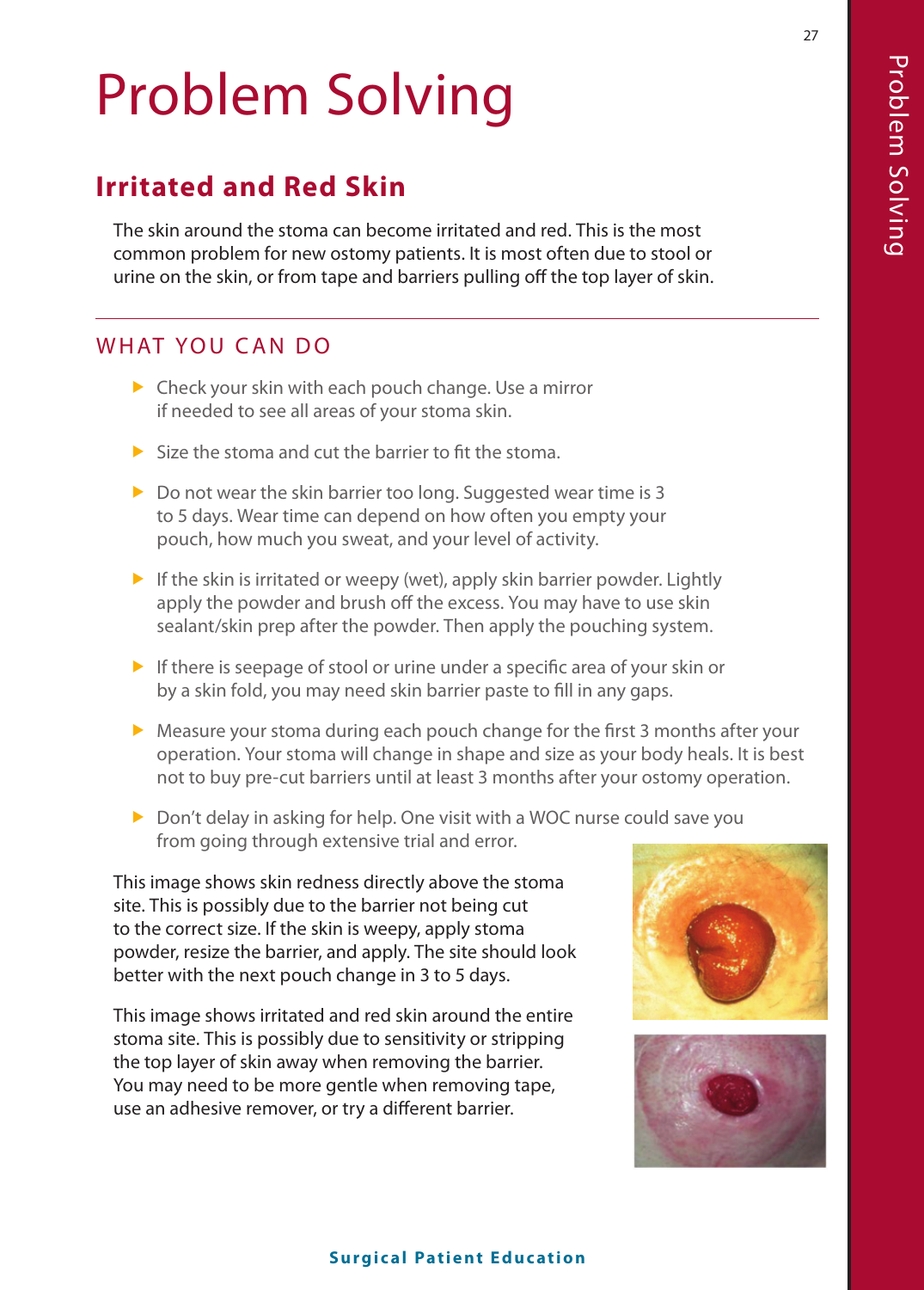## **Barrier Not Sticking**

## WHAT YOU CAN DO

#### If the barrier is not sticking, you may want to try:

- $\triangleright$  Cleaning the skin with water. If you use soap or any wipes, be sure to rinse the area well with water to make sure there is no residue left on the skin.
- $\blacktriangleright$  Make sure the skin is totally dry.
- $\triangleright$  Warm the barrier before putting it in place. Some patients find using a hair dryer on low for a few seconds may help.
- $\blacktriangleright$  Remove any hair on the skin surface by trimming with scissors or using a safety razor.
- $\blacktriangleright$  If you perspire a lot, it may help to use skin barrier powder to absorb perspiration.
- $\blacktriangleright$  If you are using 2 to 3 barriers daily because of leakage or the barrier is not sticking, contact your doctor or WOC nurse for additional help.

## **Signs of Infection**

Redness around the edges of the stoma while it is healing is normal.

- $\blacktriangleright$  If you have redness, tenderness, and pain that extends a 1/2 inch around the incision or stoma, or white/beige fluid draining in the area, call your doctor or WOC nurse.
- $\blacktriangleright$  If you have redness, itchiness, and small dots under your barrier without any signs of leakage, you may have a fungal infection. Contact your doctor or WOC nurse for medication to treat the infection.



## **Diarrhea**

The stool is watery because it passes through the intestine very quickly, before the water and electrolytes are absorbed.

#### WHAT YOU CAN DO

- $\triangleright$  Drink at least 8 to 10 glasses of water as part of your regular routine.
- $\triangleright$  Drink replacement fluids such as broth or an oral electrolyte solution. Examples include Pedialyte, Gatorade, and Powerade.

#### **American College of Surgeons . Division of Education**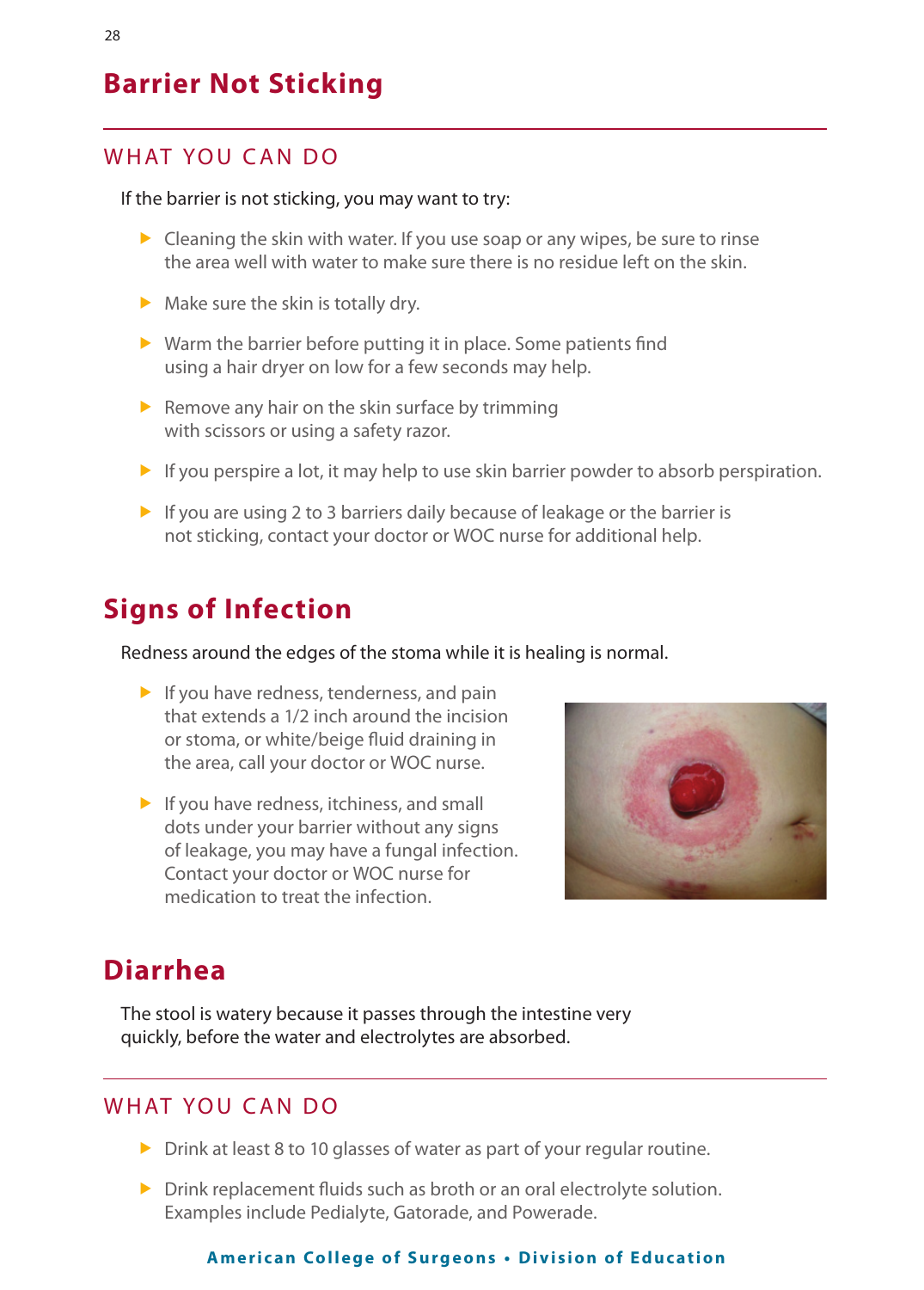- $\blacktriangleright$  Keep track of how many times you have to empty your pouch. If you are emptying your pouch when it is 1/2 full more than 6 times per day, you are at a high risk of becoming dehydrated.
- $\blacktriangleright$  Watch for signs of dehydration. These include dry mouth and tongue, feeling thirsty, low urine output (for example, only going small amounts or going less than twice per day), dizziness, or weight loss of more than 6 pounds over a few days.
- $\triangleright$  Call your doctor or nurse. They will guide you on what oral solution you should drink and how to adjust your diet. Medication may be prescribed that can slow down your intestines and decrease the amount of stool loss.
- $\triangleright$  Risk of dehydration and salt loss are especially concerning for the ileostomy patient.

## **Bleeding**

You may see a spot of blood on your stoma, especially when cleaning or changing the pouch. The stoma has a good blood supply and no longer has the protection of your skin, so a spot of blood is normal.

#### WHAT YOU CAN DO

- $\blacktriangleright$  Make sure the bleeding has stopped after your pouch change. The bleeding should stop within a few minutes.
- $\triangleright$  You can use a moist cloth and apply mild pressure for a minute.
- $\triangleright$  Contact your surgeon or nurse if you see blood in your pouch or the bleeding increases.

# **Stoma Prolapse**

Stoma prolapse means the stoma becomes longer and sticks out (protrudes) higher above the surrounding skin.

## WHAT YOU CAN DO

- $\triangleright$  As long as the stoma remains red and stays moist, this is not a medical emergency.
- $\triangleright$  Contact your surgeon or nurse and let them know this has happened. Let them know if you need help with applying your pouch.



#### **Surgical Patient Education**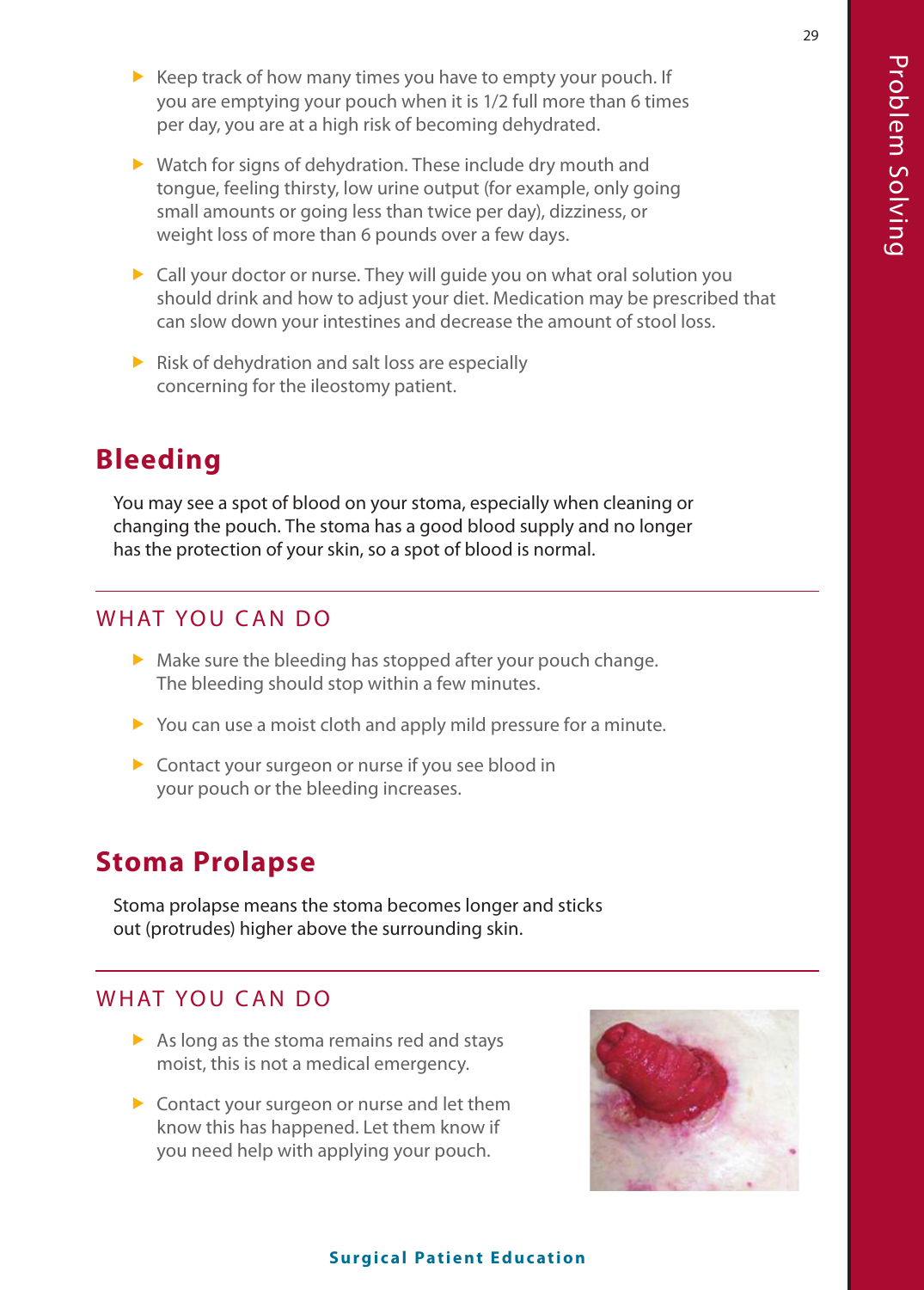## **Stoma Retraction**

Stoma retraction means the stoma is at or below the skin level. It looks like it is shrinking.

#### WHAT YOU CAN DO

- $\triangleright$  As long as the stoma continues to put out urine or stool, this is not a medical emergency.
- $\triangleright$  Contact your surgeon or nurse to let them know this has happened. Stoma retraction may make it difficult to keep a good seal on the pouching system. Your medical team will help you adjust your pouch system so you have a good seal.



## **No Output from the Ostomy**

Your ostomy is usually active. If you have a 4 to 6 hour period without stool from an ileostomy/colostomy or urine from a urostomy, and you have cramps or nausea, you may have an obstruction. There may be blockage from food or internal changes, such as adhesions.

#### WHAT YOU CAN DO

- $\triangleright$  Chew foods well, especially high-fiber foods such as whole corn, Chinese vegetables, celery, coleslaw, skins, and seeds. You may see these appear in the pouch undigested.
- $\blacktriangleright$  If you think the blockage might be due to food, gently massage the abdomen right around the stoma site. This may help increase pressure and help the food blockage to come out.
- **F** Call your surgeon or WOC nurse or go to your local emergency department if you continue to have blockage or start to vomit.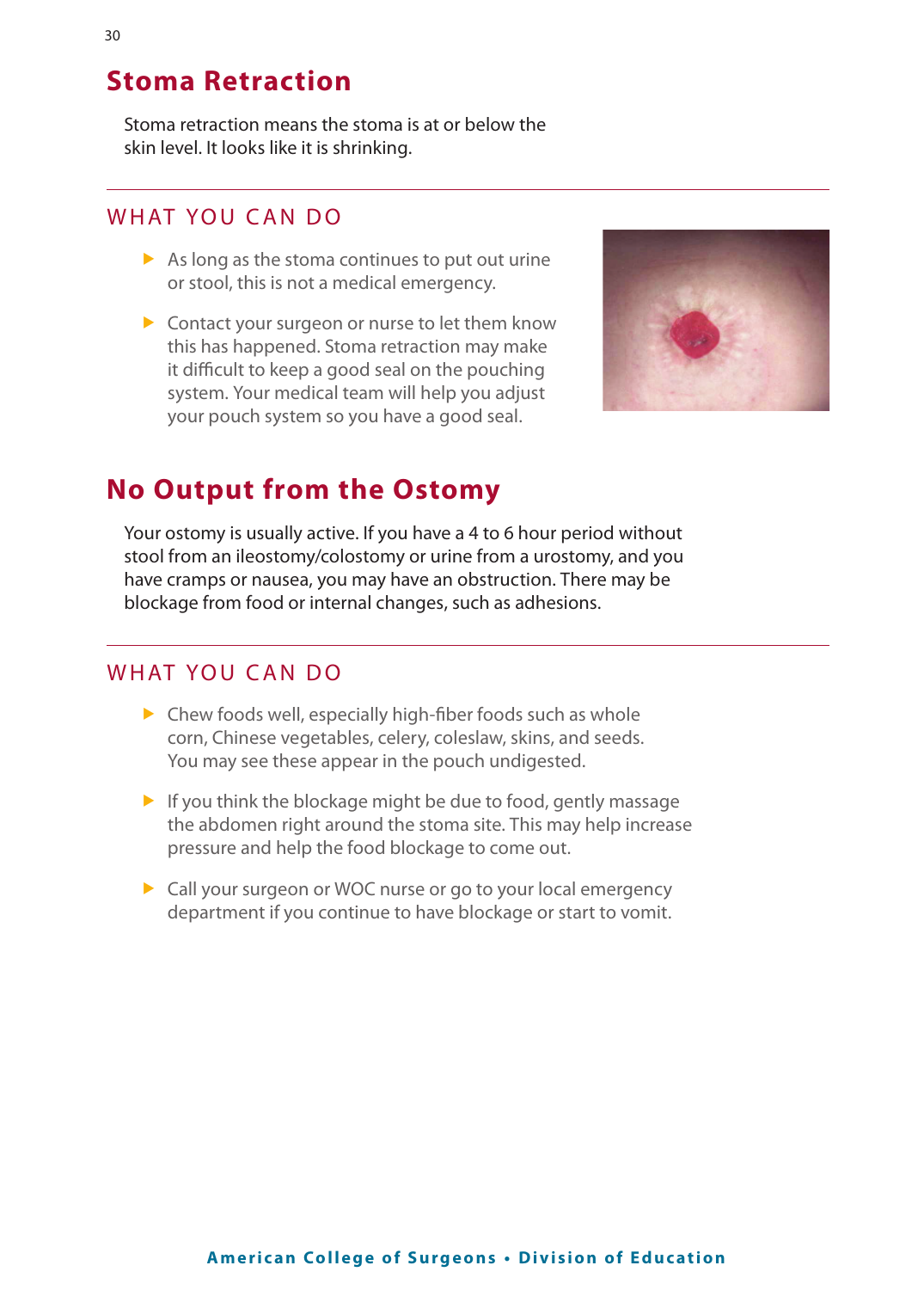# **Medical Emergencies**

Contact your surgeon or nurse immediately or go to the nearest emergency room if you have:

- $\blacktriangleright$  A deep cut in your stoma
- $\triangleright$  A severe change in color in your stoma from a bright red color to a dark, purplish red color. A change in color could mean that there's not enough blood being supplied to the stoma. It is not likely that this will happen after discharge from the hospital.
- $\triangleright$  A large amount of continuous bleeding (more than four tablespoons) into the pouch
- $\blacktriangleright$  Continuous nausea and vomiting
- $\blacktriangleright$  Repeatedly finding blood in the pouch, or bleeding between the edge of the stoma and skin
- $\triangleright$  Severe skin breakdown that is not improving
- $\triangleright$  Continuous diarrhea with signs of dehydration
- $\triangleright$  Severe cramping and no output from the stoma for a period of 4 to 6 hours